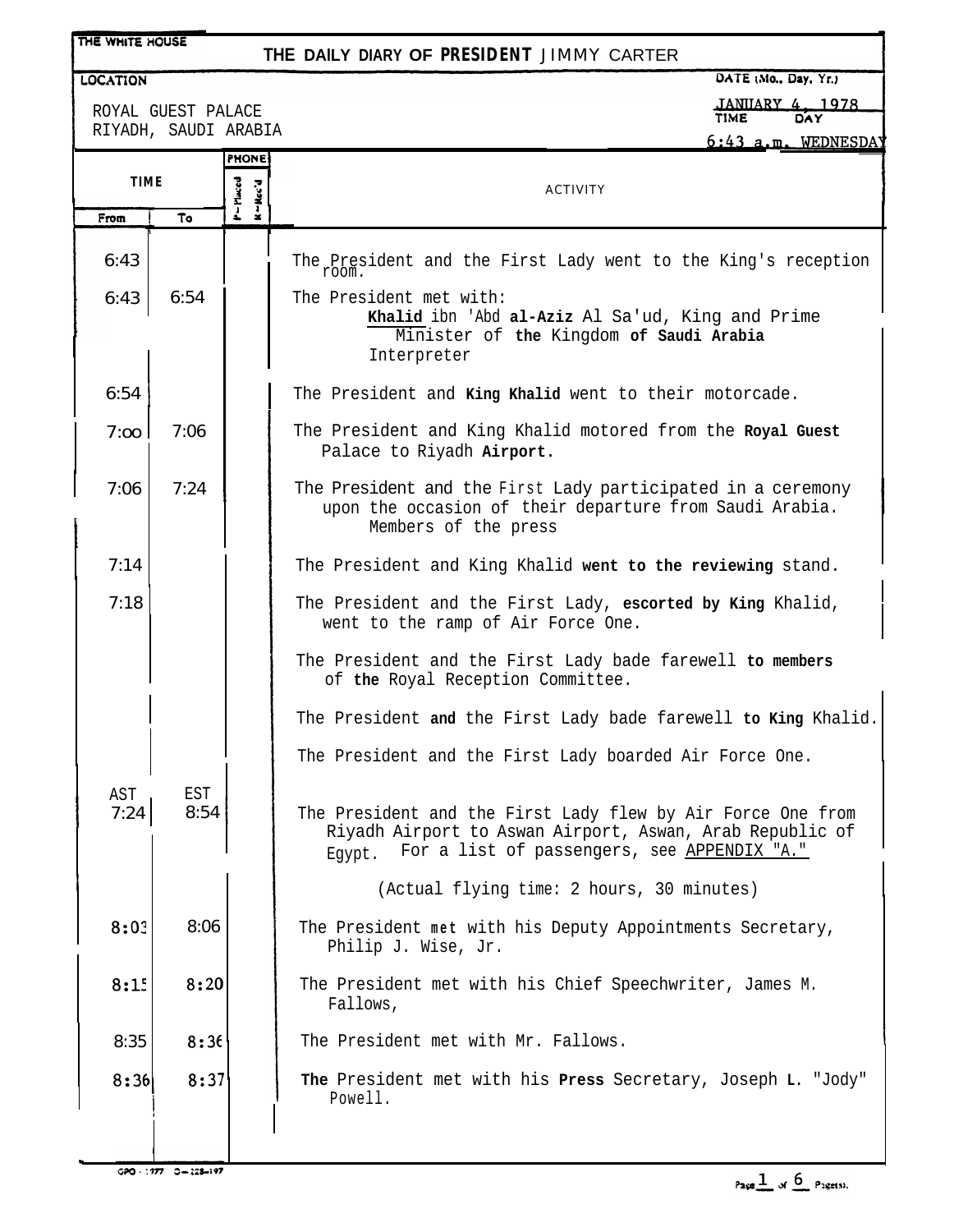| THE WHITE HOUSE<br>THE DAILY DIARY OF PRESIDENT JIMMY CARTER                                                                                                                                                                                                                                                                                                                                                                                                                                                                                                                                                                                                                                                                                                       |                 |                                                                                           |                                                                                                                                                                    |  |  |
|--------------------------------------------------------------------------------------------------------------------------------------------------------------------------------------------------------------------------------------------------------------------------------------------------------------------------------------------------------------------------------------------------------------------------------------------------------------------------------------------------------------------------------------------------------------------------------------------------------------------------------------------------------------------------------------------------------------------------------------------------------------------|-----------------|-------------------------------------------------------------------------------------------|--------------------------------------------------------------------------------------------------------------------------------------------------------------------|--|--|
| DATE (Mo., Day, Yr.)<br><b>LOCATION</b><br><b>JANUARY 4, 1978</b><br>ABOARD AIR FORCE ONE<br><b>TIME</b><br>DAY<br>ENROUTE TO ASWAN, ARAB REPUBLIC OF EGYPT<br>8:45a.m. WEDNESDAY                                                                                                                                                                                                                                                                                                                                                                                                                                                                                                                                                                                  |                 |                                                                                           |                                                                                                                                                                    |  |  |
| <b>TIME</b><br>From<br>TO                                                                                                                                                                                                                                                                                                                                                                                                                                                                                                                                                                                                                                                                                                                                          |                 | PHONE<br>P = Placed<br>$\mathbf{R} = \mathbf{R}\, \mathbf{e}\, \mathbf{e}' \, \mathbf{d}$ | <b>ACTIVITY</b>                                                                                                                                                    |  |  |
| 8:45                                                                                                                                                                                                                                                                                                                                                                                                                                                                                                                                                                                                                                                                                                                                                               | 8:52            |                                                                                           | The President met with Mr. Fallows.                                                                                                                                |  |  |
|                                                                                                                                                                                                                                                                                                                                                                                                                                                                                                                                                                                                                                                                                                                                                                    | EST<br>8:54     |                                                                                           | Air Force One arrived in Aswan, Arab Republic of Egypt.                                                                                                            |  |  |
| 8:54                                                                                                                                                                                                                                                                                                                                                                                                                                                                                                                                                                                                                                                                                                                                                               | 9:13            |                                                                                           | The President and the First Lady participated in an arrival<br>ceremony upon the occasion of their visit to the Arab<br>Republic of Egypt.<br>Members of the press |  |  |
| 9:00<br>The President and the First Lady were greeted by:<br>Anwar al-Sadat, President of the Arab Republic of Egypt<br>Mrs. Anwar (Jihan) al-Sadat<br>Maj. Gen. Muhammed Husni Mubarak, Vice President of<br>the Arab Republic of Egypt<br>Mrs. Husni Mubarak<br>Mamduh Muhammad Salim, Prime Minister of the Arab<br>Republic of Egypt<br>Hassan Kamel, Chief of Cabinet of the Arab Republic<br>Of Eqypt<br>Mohambb Kamel, Minister of Foreign Affairs of the<br>Arab Republic of Egypt<br>Mrs. Mohambb (Rashika) Kanel<br>Herman F. Eilts, Ambassador of the U.S. to the Arab<br>Republic of Egypt<br>Mrs. Herman F. (Helen) Eilts<br>The President and President Sadat went to the reviewing stand.<br>The President and President Sadat reviewed the troops. |                 |                                                                                           |                                                                                                                                                                    |  |  |
|                                                                                                                                                                                                                                                                                                                                                                                                                                                                                                                                                                                                                                                                                                                                                                    |                 |                                                                                           | The President and the First Lady, escorted by President and<br>Mrs. Sadat, went inside the VIP lounge.                                                             |  |  |
|                                                                                                                                                                                                                                                                                                                                                                                                                                                                                                                                                                                                                                                                                                                                                                    |                 |                                                                                           | The Presidential party participated in a photo opportunity<br>with members of the press.                                                                           |  |  |
| 9:15                                                                                                                                                                                                                                                                                                                                                                                                                                                                                                                                                                                                                                                                                                                                                               | 10:10           |                                                                                           | The President met with:<br>President Sadat                                                                                                                         |  |  |
| ?<br>10:05                                                                                                                                                                                                                                                                                                                                                                                                                                                                                                                                                                                                                                                                                                                                                         | ?<br>10:10      |                                                                                           | Cyrus R. Vance, Secretary of State<br>Helmut Schmidt, Chancellor of the Federal Republic                                                                           |  |  |
|                                                                                                                                                                                                                                                                                                                                                                                                                                                                                                                                                                                                                                                                                                                                                                    | $10:05?$ 10:10? |                                                                                           | of Germany (FRG)<br>Mrs. Helmut Schmidt<br>Members of the press, in/out                                                                                            |  |  |
| 10:10                                                                                                                                                                                                                                                                                                                                                                                                                                                                                                                                                                                                                                                                                                                                                              |                 |                                                                                           | The President and President Sadat made a statement to the<br>press on the progress of peace talks in the Middle East.                                              |  |  |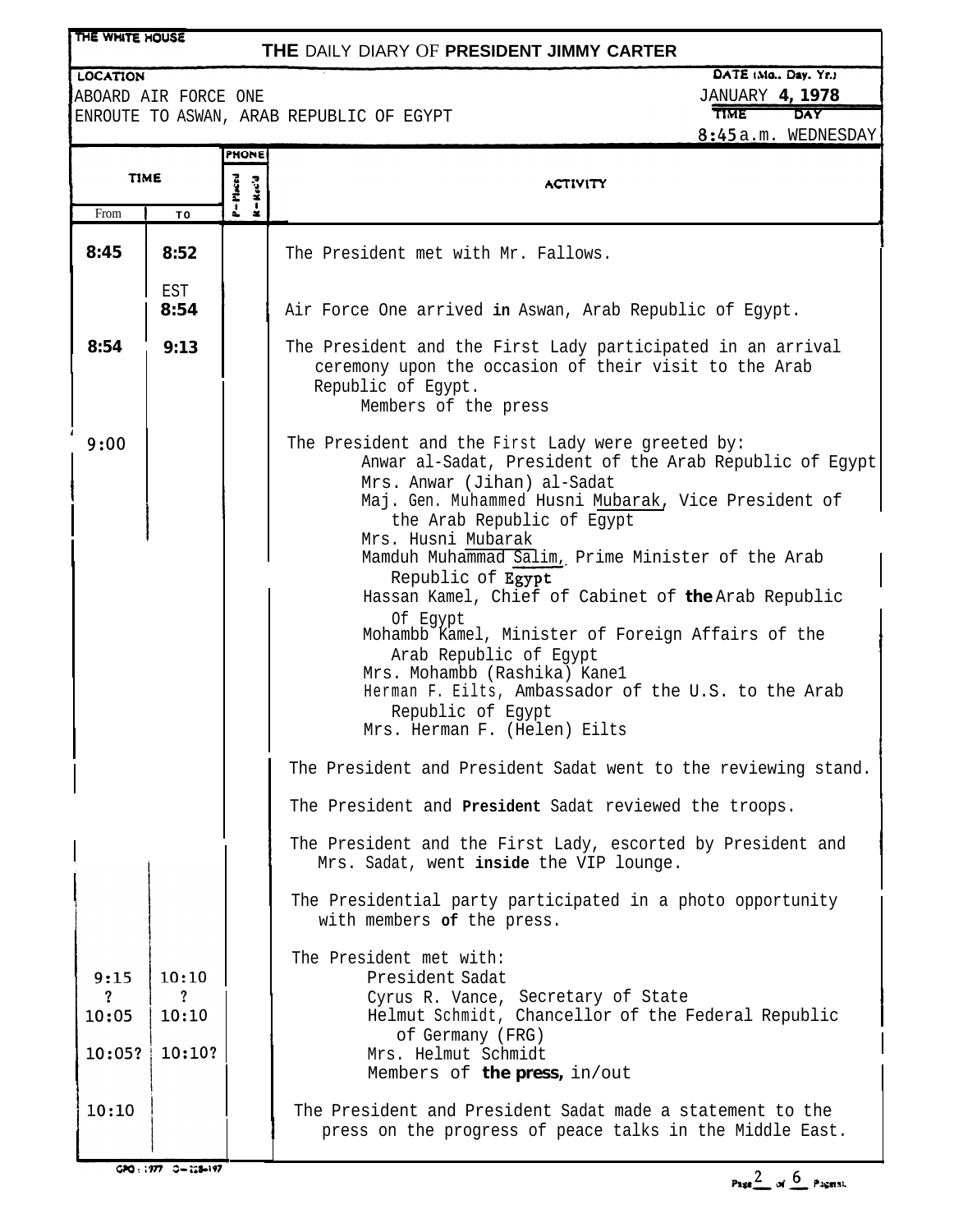| THE WHITE HOUSE<br>THE DAILY DIARY OF PRESIDENT JIMMY CARTER |                                  |                         |                                                                                                                                                                                                                                                                                                                                                                                                                                                                                                                                                                                                                                                                           |                                              |
|--------------------------------------------------------------|----------------------------------|-------------------------|---------------------------------------------------------------------------------------------------------------------------------------------------------------------------------------------------------------------------------------------------------------------------------------------------------------------------------------------------------------------------------------------------------------------------------------------------------------------------------------------------------------------------------------------------------------------------------------------------------------------------------------------------------------------------|----------------------------------------------|
| <b>LOCATION</b>                                              |                                  |                         |                                                                                                                                                                                                                                                                                                                                                                                                                                                                                                                                                                                                                                                                           | DATE (Mo., Day, Yr.)                         |
| <b>ASWAN AIRPORT</b>                                         |                                  |                         | ASWAN, ARAB REPUBLIC OF EGYPT                                                                                                                                                                                                                                                                                                                                                                                                                                                                                                                                                                                                                                             | <b>JANUARY 4, 1978</b><br><b>TIME</b><br>DAY |
|                                                              |                                  |                         |                                                                                                                                                                                                                                                                                                                                                                                                                                                                                                                                                                                                                                                                           | 10:24 a.m. WEDNESDAY                         |
| PHONE<br>TIME                                                |                                  | - Maced<br>$R = Rec^2d$ | <b>ACTIVITY</b>                                                                                                                                                                                                                                                                                                                                                                                                                                                                                                                                                                                                                                                           |                                              |
| From                                                         | TO                               |                         |                                                                                                                                                                                                                                                                                                                                                                                                                                                                                                                                                                                                                                                                           |                                              |
| 10:24                                                        |                                  |                         | The President and the First Lady bade farewell to President<br>and Mrs. Sadat,                                                                                                                                                                                                                                                                                                                                                                                                                                                                                                                                                                                            |                                              |
|                                                              |                                  |                         | The President and the First Lady boarded Air Force One.                                                                                                                                                                                                                                                                                                                                                                                                                                                                                                                                                                                                                   |                                              |
| EST<br>10:28                                                 | <b>CST</b><br>2:54               |                         | The President and the First Lady flew by Air Force One from<br>Aswan Airport to Orly Airport, Paris, France. For a list<br>of passengers, see APPENDIX "B."                                                                                                                                                                                                                                                                                                                                                                                                                                                                                                               |                                              |
|                                                              |                                  |                         | (Actual flying time: 5 hours, 26 minutes.)                                                                                                                                                                                                                                                                                                                                                                                                                                                                                                                                                                                                                                |                                              |
| 11:15                                                        | 11:22                            | $\, {\bf p}$            | The President talked with Prime Minister of Israel Menachem<br>Begin.                                                                                                                                                                                                                                                                                                                                                                                                                                                                                                                                                                                                     |                                              |
| 10:30                                                        | 10:32                            |                         | The President met with Mr. Powell.                                                                                                                                                                                                                                                                                                                                                                                                                                                                                                                                                                                                                                        |                                              |
| 12:15<br>12:15<br>12:15<br>12:25                             | 12:45<br>12:45<br>12:45<br>12:45 |                         | The President met with:<br>Secretary Vance<br>Mrs. Vance<br>Zbigniew Brzezinski, Assistant for National Security<br>Affairs<br>Mr. Powell                                                                                                                                                                                                                                                                                                                                                                                                                                                                                                                                 |                                              |
|                                                              | <b>CET</b><br>2:54               |                         | Air Force One arrived at Orly Airport.                                                                                                                                                                                                                                                                                                                                                                                                                                                                                                                                                                                                                                    |                                              |
| 3:00                                                         | 3:25                             |                         | The President and the First Lady participated in an arrival<br>ceremony upon the occasion of their visit to France.<br>Members of the press                                                                                                                                                                                                                                                                                                                                                                                                                                                                                                                               |                                              |
| 3:00                                                         |                                  |                         | The President and the First Lady were greeted by:<br>Valery Giscard d'Estaing, President of the French<br>Republic<br>Mrs. Valery Giscard d'Estaing<br>Arthur A. Hartman, Ambassador of the U.S. to the<br>French Republic<br>Mrs. Arthur A. Hartman<br>Francois de Laboulaye, Ambassador of the French<br><b>Republic to the U.S.</b><br>Emmanuel de Casteja, Chief of Protocol of the French<br>Republic<br>Gen. Claude Vanbremeersch, Chief of the Military Staff<br>of the President of the French Republic<br>Lt. Gen. Jacques de Barry, Military Governor of Paris.,<br>France<br>Lt. Col. Philippe Arnold, Aide de Camp of the President<br>of the French Republic |                                              |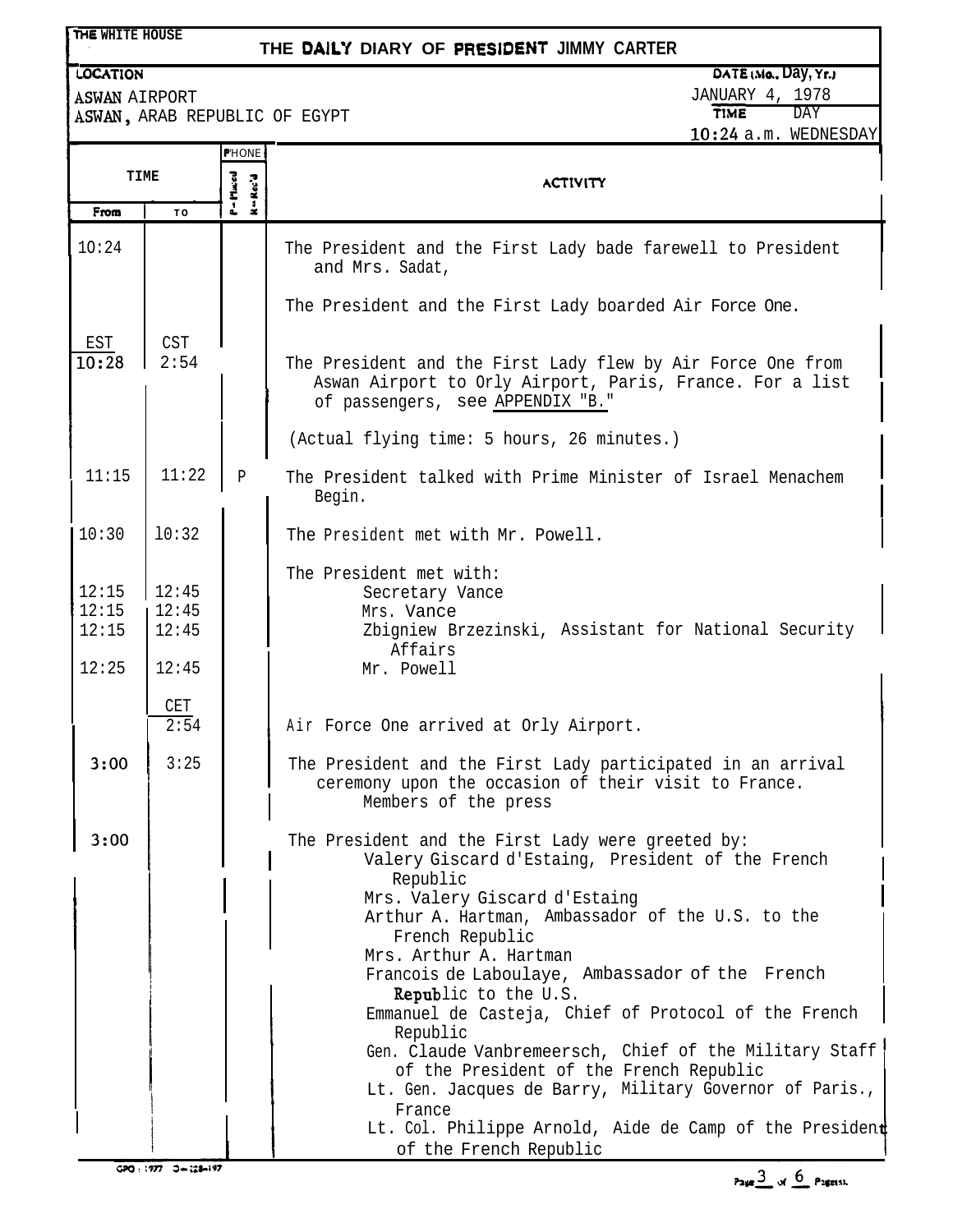|  |  | THE WHITE HOUSE |
|--|--|-----------------|
|--|--|-----------------|

## **THE DAILY DIARY OF PRESIDENT** JIMMY **CARTER**

**LOCATION** . DATE (Mo., Day. Yr.)

**JANUARY 4, 1978**

ORLY AIRPORT PARIS, FRANCE

 $TIME$ **3:OO** p.m. WEDNESDAY

| TIME |      | <b>PHONE</b>                         |                                                                                                                                                                       |  |
|------|------|--------------------------------------|-----------------------------------------------------------------------------------------------------------------------------------------------------------------------|--|
|      |      | P=Maced<br>$Rec'$ d<br>$\frac{1}{2}$ | <b>ACTIVITY</b>                                                                                                                                                       |  |
| From | То   |                                      |                                                                                                                                                                       |  |
|      |      |                                      | The President and President Giscard d'Estaing reviewed the<br>troops.                                                                                                 |  |
| 3:09 |      |                                      | The President and the First Lady, escorted by President and<br>Mrs. Giscard d'Estaing, went inside the Pavillion d'Honneur.                                           |  |
|      |      |                                      | The President and the First Lady met with members of the U.S.<br>and French official parties. For a list of attendees, see<br>APPENDIX "C."                           |  |
|      |      |                                      | The President and President Giscard d'Estaing exchanged remarks                                                                                                       |  |
| 3:25 |      |                                      | The President and the First Lady went to the Petit Salon. They<br>were accompanied by:<br>President and Mrs. Giscard d'Estaing<br>Secretary Vance<br>Mr. Brzezinski   |  |
|      |      |                                      | The President and the First Lady, accompanied by President and<br>Mrs. Giscard d'Estaing, returned to their motorcade.                                                |  |
|      |      |                                      | -The President and President Giscard d'Estaing motored from<br>Orly Airport to the Arc de Triomphe.                                                                   |  |
|      |      |                                      | The President was greeted by:<br>Lt. Gen. de Barry                                                                                                                    |  |
|      |      |                                      | Yvon Bourges, Minister of Defense of the French<br>Republic                                                                                                           |  |
|      |      |                                      | Deputy Minister of Defense for<br>Veterans Affairs, French Republic                                                                                                   |  |
|      |      |                                      | The President and President Giscard d'Estaing went to the<br>center of the arc de Triomphe.                                                                           |  |
| 4:25 |      |                                      | The President and President Giscard d'Estaing went to the<br>Tomb of the Unknown Soldier.                                                                             |  |
|      |      |                                      | The President placed a wreath at the Tomb of the Unknown<br>Soldier.                                                                                                  |  |
|      |      |                                      | Members of the press                                                                                                                                                  |  |
| 4:37 |      |                                      | The President signed the guest book.                                                                                                                                  |  |
| 4:38 | 4:41 |                                      | The President and President Giscard d'Estaing walked along<br>the Champs Elysee. Enroute, they greeted the crowd<br>gathered for their visit.<br>Members of the press |  |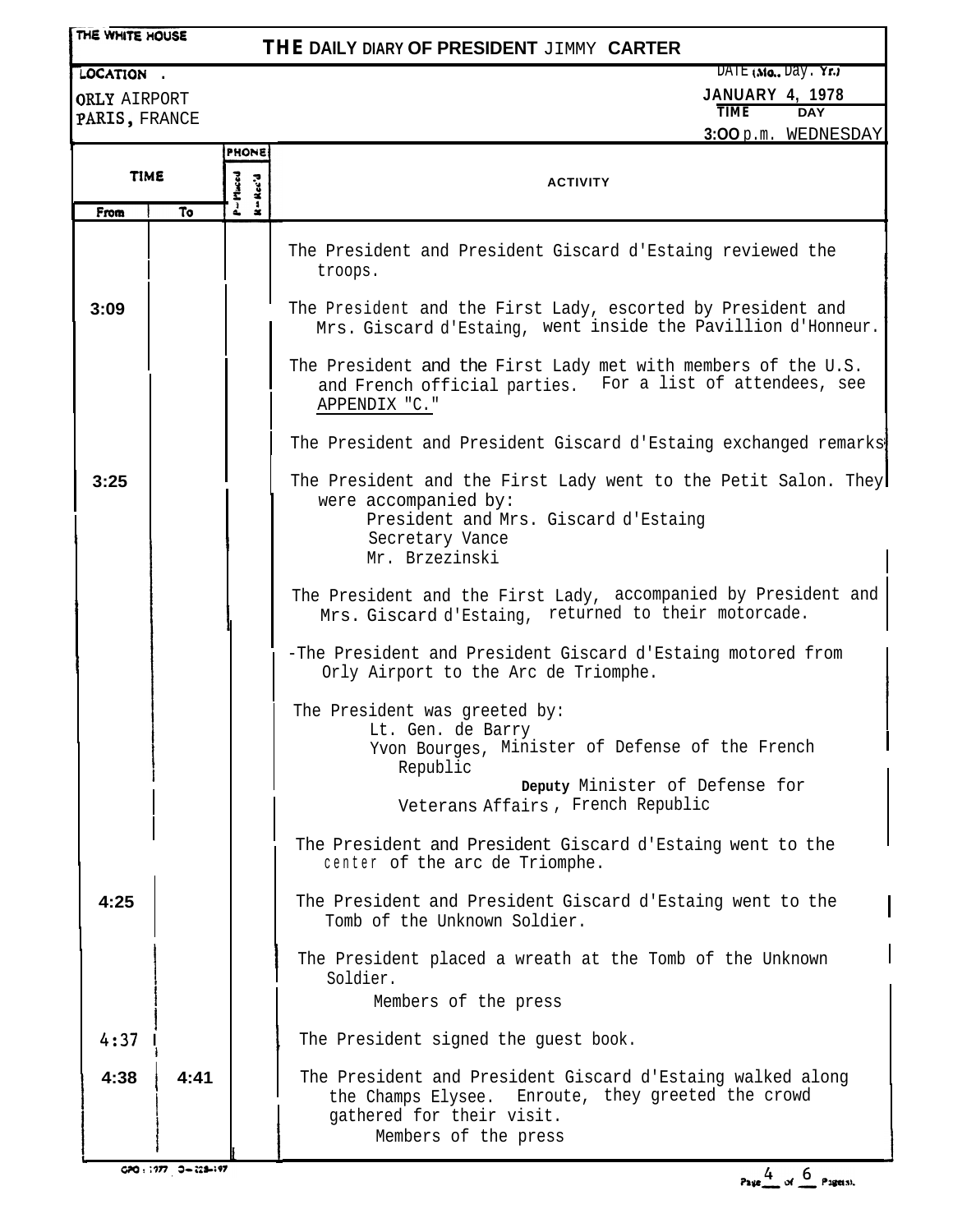## **- - -** THE WHITE HOUSE **THE** DAILY DIARY OF PRESIDENT **JIMMY** CARTER DATE (Mo., Day, Yr.) LOCATION JANUARY 4, 1978 ARC DE TRIOMPHE TIME OAY PARIS, FRANCE 4:41 p.m. WEDNESDAY PHONE ACTIVITY

| <b>TIME</b> |                | P=Placed<br>R-Rec'd | <b>ACTIVITY</b>                                                                                                                                                                                                                 |  |
|-------------|----------------|---------------------|---------------------------------------------------------------------------------------------------------------------------------------------------------------------------------------------------------------------------------|--|
| From        | T <sub>O</sub> |                     |                                                                                                                                                                                                                                 |  |
| 4:41        |                |                     | The President and President Giscard d'Estaing returned to<br>their motorcade.                                                                                                                                                   |  |
| 4:41        | 4:47           |                     | The President and President Giscard d'Estaing motored from<br>the Arc de Triomphe to the Elysee Palace.                                                                                                                         |  |
| 4:50        |                |                     | The President and president Giscard d'Estaing went to the<br>Presidential office.                                                                                                                                               |  |
| 4:57        | 6:24           |                     | The President met with President Giscard d'Estaing.                                                                                                                                                                             |  |
| 6:25        | 6:30           |                     | The President and President Giscard d'Estaing walked from the<br>Elysee Palace to the Marigny Guest House.                                                                                                                      |  |
|             |                |                     | The President went to his suite.                                                                                                                                                                                                |  |
| 7:46        | 7:48           | $\mathbb{R}$        | The President talked with his Personal Assistant and Secretary<br>Susan S. Clough.                                                                                                                                              |  |
| 8:00        |                |                     | The President and the First Lady returned to their motorcade.                                                                                                                                                                   |  |
| 8:00        | 8:06           |                     | The President and the First Lady motored from the Marigny Guest<br>House to the Palais de Congres.                                                                                                                              |  |
| 8:07        |                |                     | The President and the First Lady were greeted by:<br>Louis de Guiringaud, Minister of Foreign Affairs of<br>the French Republic<br>Jean Theves, President of the Chamber of Commerce and<br>Industry of Paris, France           |  |
| 8:08        |                |                     | The President and the First Lady went to the holding room,<br>They were escorted by:<br>Foreign Minister de Guiringaud<br>Mr. Theves                                                                                            |  |
| 8:29        |                |                     | The President went to the off stage announcement area.                                                                                                                                                                          |  |
|             |                |                     | The President went to the platform in the Salon Bleu.                                                                                                                                                                           |  |
| 8:32        | 8:58           |                     | The President addressed approximately 625 guests invited<br>under the auspices of several French-American business,<br>The President's remarks<br>civic, and cultural societies.<br>were broadcast live on European television. |  |
|             |                |                     |                                                                                                                                                                                                                                 |  |